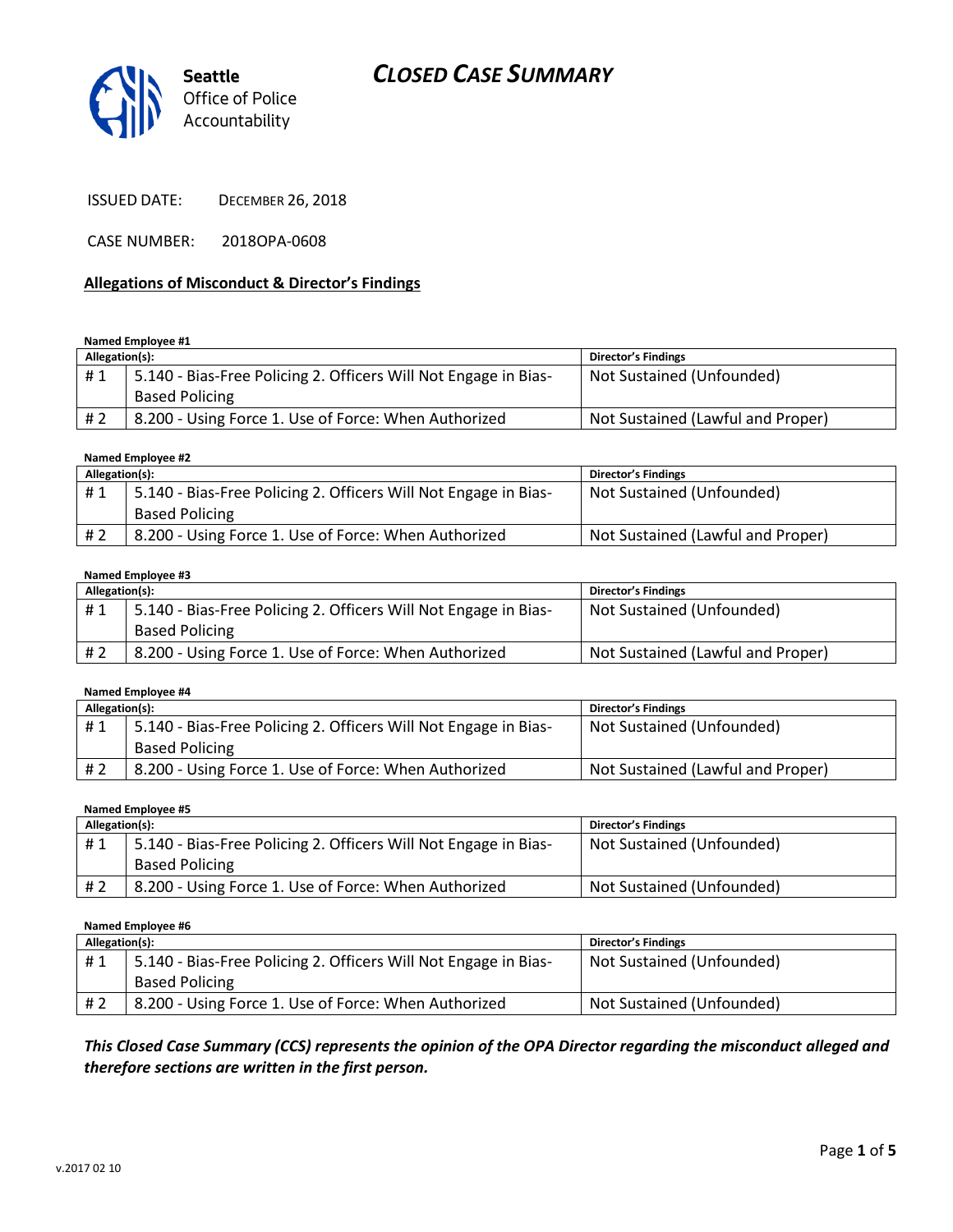

OPA CASE NUMBER: 2018OPA-0608

#### **EXECUTIVE SUMMARY:**

The Complainant alleged that the Named Employees subjected him to excessive force and biased policing.

#### **ADMINISTRATIVE NOTE:**

This case was designated as an Expedited Investigation. This means that OPA, with the OPA Auditor's review and approval, believed that it could reach and issue recommended findings based solely on its intake investigation and without interviewing the Named Employees. As such, the Named Employees were not interviewed as part of this case.

#### **ANALYSIS AND CONCLUSIONS:**

#### **Named Employee #1 - Allegation #1** *5.140 - Bias-Free Policing 2. Officers Will Not Engage in Bias-Based Policing*

Named Employee #1 (NE#1) and Named Employee #2 (NE#2) recognized the Complainant as a suspect who was pictured on a wanted bulletin. NE#1 made contact with the Complainant and confirmed his identity. NE#1 and NE#2 attempted to place him under arrest. During and after the arrest, the Complainant asserted that the Named Employees stopped him because of his race. A supervisor was called to the scene to investigate and attempted to ascertain information from the Complainant. The Complainant refused to speak with the supervisor and this incident was referred to OPA for investigation. The Complainant did not return OPA's requests for contact via phone, email or written correspondence.

SPD policy prohibits biased policing, which it defines as "the different treatment of any person by officers motivated by any characteristic of protected classes under state, federal, and local laws as well other discernible personal characteristics of an individual." (SPD Policy 5.140.) This includes different treatment based on the race of the subject. (*See id*.)

From my review of the record, including the Department video, I find no evidence indicating that the officers engaged in biased policing or acted in any type of a discriminatory manner towards the Complainant. Specifically, NE#1 and NE#2 recognized the Complainant from a Wanted Bulletin, in which there was probable cause for his arrest. The other Named Employees simply assisted NE#1 and NE#2 in the Complainant's arrest and transport. All of the Named Employees were professional towards the Complainant and appeared to act within policy at all times during this incident. As such, I recommend that this allegation be Not Sustained – Unfounded as against all of the Named Employees.

Recommended Finding: **Not Sustained (Unfounded)**

# **Named Employee #1 - Allegation #2** *8.200 - Using Force 1. Use of Force: When Authorized*

At the time NE#1 and NE#2 took the Complainant into custody, he stiffened his arms and refused to place his arms behind his back. Named Employee #3 (NE#3) and Named Employee #4 (NE#4) arrived on scene to assist. NE#1,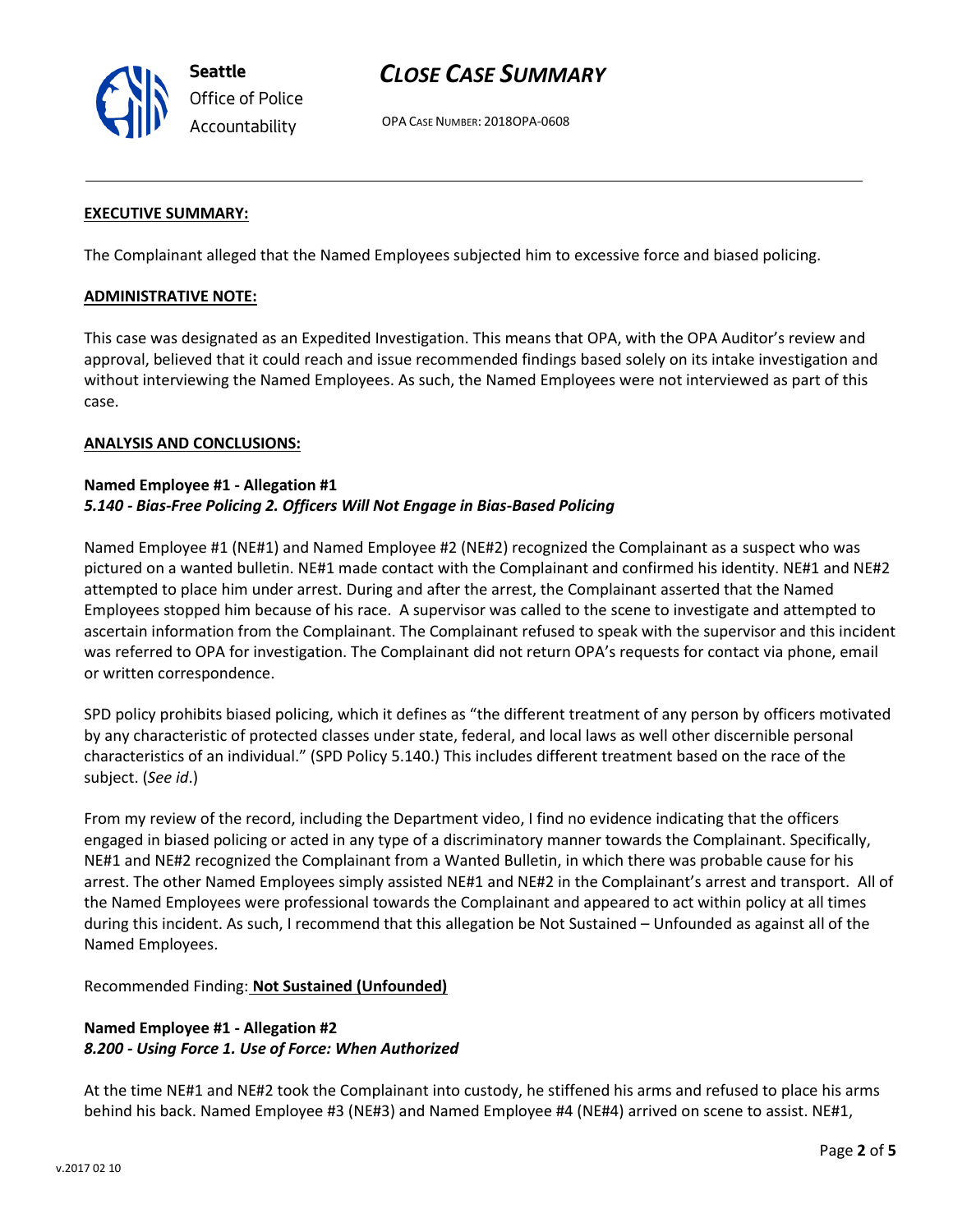

OPA CASE NUMBER: 2018OPA-0608

NE#2, NE#3, and NE#4 used a team tactics approach to place the Complainant on the ground in a controlled manner. During the incident, the Complainant alleged excessive force, but refused to elaborate further or cooperate with the supervisor investigating the incident. The Complainant did not return requests for additional information from OPA and, as such, OPA was unable to discern the specific nature of his excessive force complaint.

SPD Policy 8.200(1) requires that force used by officers be reasonable, necessary and proportional. Whether force is reasonable depends "on the totality of the circumstances" known to the officers at the time of the force and must be balanced against "the rights of the subject, in light of the circumstances surrounding the event." (SPD Policy 8.200(1).) The policy lists a number of factors that should be weighed when evaluating reasonableness. (*See id*.) Force is necessary where "no reasonably effective alternative appears to exist, and only then to the degree which is reasonable to effect a lawful purpose." (*Id*.) Lastly, the force used must be proportional to the threat posed to the officer. (*Id*.)

NE#1 and NE#2 had probable cause to arrest the Complainant for two felony crimes. He resisted arrest and low level force was used by NE#1, NE#2, NE#3, and NE#4 to take the Complainant into custody. I find that this force was reasonable, necessary, and proportional and, thus, consistent with policy. For these reasons, I recommend that this allegation be Not Sustained – Lawful and Proper as against NE#1, NE#2, NE#3, and NE#4.

Recommended Finding: **Not Sustained (Lawful and Proper)**

# **Named Employee #2 - Allegation #1** *5.140 - Bias-Free Policing 2. Officers Will Not Engage in Bias-Based Policing*

For the same reasons as stated above (*see* Named Employee #1, Allegation #1), I recommend that this allegation be Not Sustained – Unfounded.

Recommended Finding: **Not Sustained (Unfounded)**

# **Named Employee #2 - Allegation #2** *8.200 - Using Force 1. Use of Force: When Authorized*

For the same reasons as stated above (*see* Named Employee #1, Allegation #2), I recommend that this allegation be Not Sustained – Lawful and Proper.

Recommended Finding: **Not Sustained (Lawful and Proper)**

## **Named Employee #3 - Allegation #1** *5.140 - Bias-Free Policing 2. Officers Will Not Engage in Bias-Based Policing*

For the same reasons as stated above (*see* Named Employee #1, Allegation #1), I recommend that this allegation be Not Sustained – Unfounded.

Recommended Finding: **Not Sustained (Unfounded)**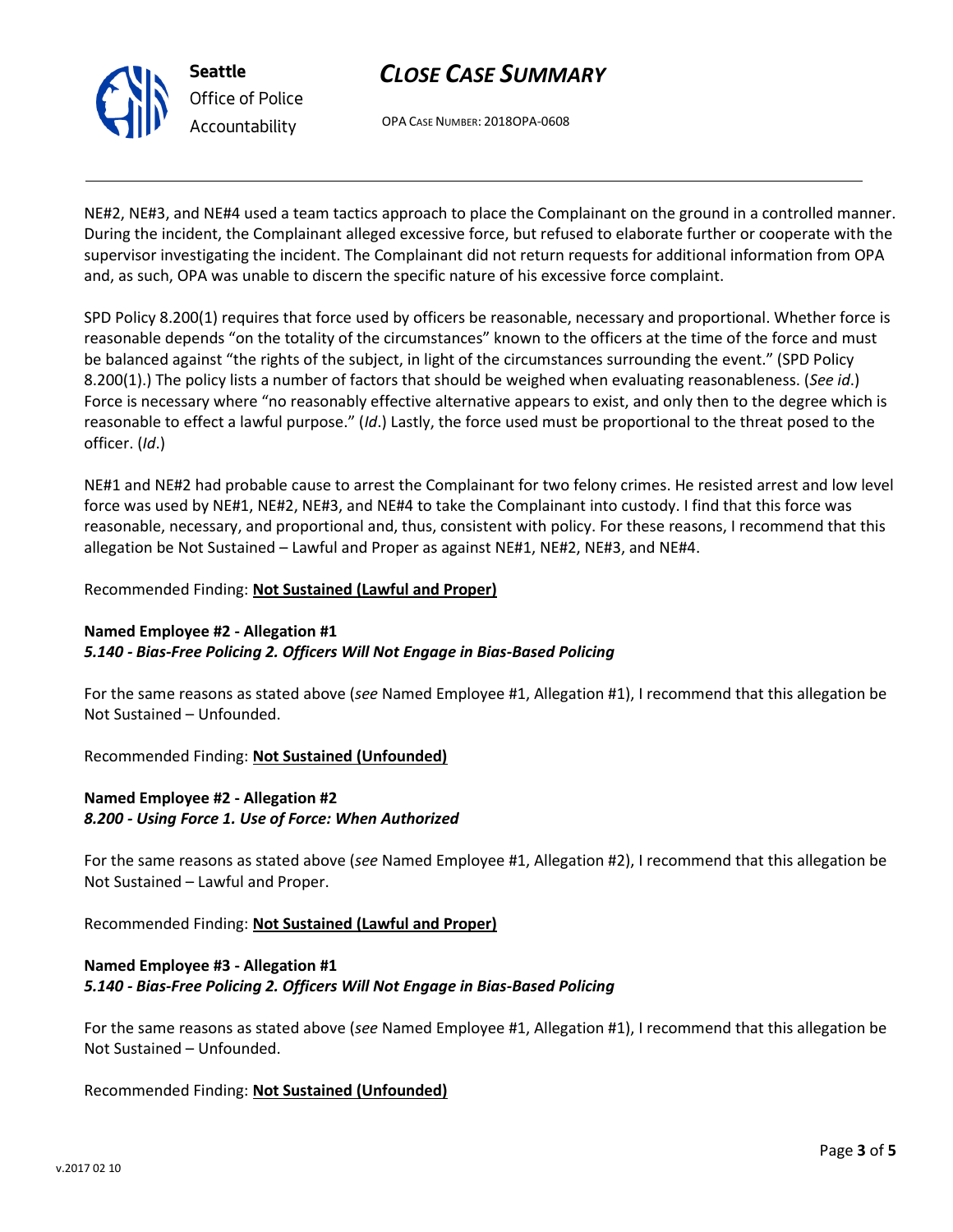

OPA CASE NUMBER: 2018OPA-0608

#### **Named Employee #3 - Allegation #2** *8.200 - Using Force 1. Use of Force: When Authorized*

For the same reasons as stated above (*see* Named Employee #1, Allegation #2), I recommend that this allegation be Not Sustained – Lawful and Proper.

Recommended Finding**: Not Sustained (Lawful and Proper)**

## **Named Employee #4 - Allegation #1** *5.140 - Bias-Free Policing 2. Officers Will Not Engage in Bias-Based Policing*

For the same reasons as stated above (*see* Named Employee #1, Allegation #1), I recommend that this allegation be Not Sustained – Unfounded.

Recommended Finding**: Not Sustained (Unfounded)**

## **Named Employee #4 - Allegation #2** *8.200 - Using Force 1. Use of Force: When Authorized*

For the same reasons as stated above (*see* Named Employee #1, Allegation #2), I recommend that this allegation be Not Sustained – Lawful and Proper.

## Recommended Finding: **Not Sustained (Lawful and Proper)**

#### **Named Employee #5 – Allegation #1** *5.140 - Bias-Free Policing 2. Officers Will Not Engage in Bias-Based Policing*

For the same reasons as stated above (*see* Named Employee #1, Allegation #1), I recommend that this allegation be Not Sustained – Unfounded.

#### Recommended Finding: **Not Sustained (Unfounded)**

#### **Named Employee #5 – Allegation #2** *8.200 - Using Force 1. Use of Force: When Authorized*

Named Employee #5 (NE#5) and Named Employee #6 (NE#6) did not use force on the Complainant and only maintained scene security. NE#6 further rode in the ambulance with the Complainant to the hospital.

As NE#5 and NE#6 did not use any force against the Complainant, I recommend that this allegation be Not Sustained – Unfounded against them.

## Recommended Finding: **Not Sustained (Unfounded)**